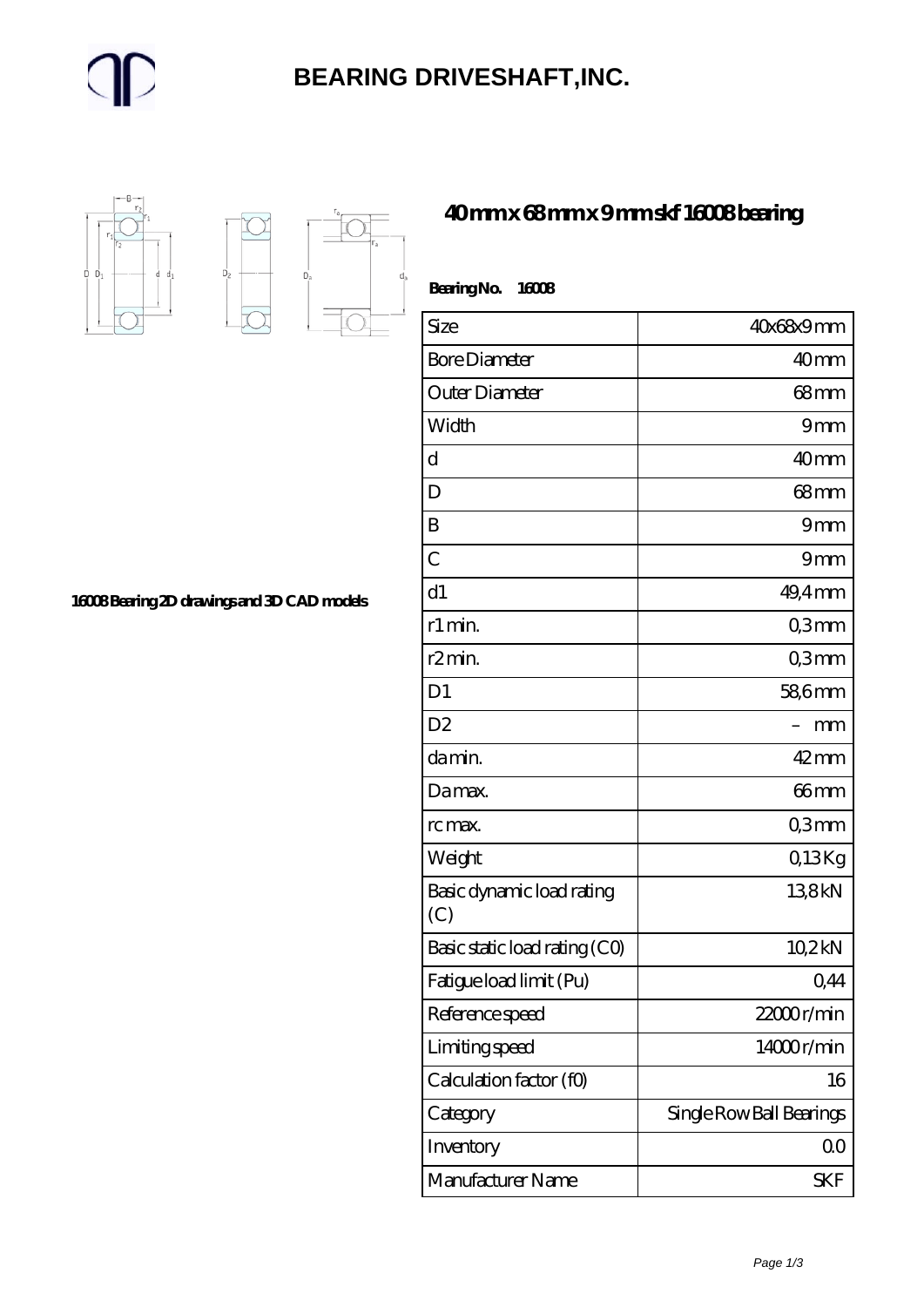# $\mathbb{P}$

### **[BEARING DRIVESHAFT,INC.](https://m.trendco-vick.com)**

| Minimum Buy Quantity               | N/A                                                                                                                                                                          |
|------------------------------------|------------------------------------------------------------------------------------------------------------------------------------------------------------------------------|
| Weight / Kilogram                  | 0.137                                                                                                                                                                        |
| Product Group                      | <b>BOO308</b>                                                                                                                                                                |
| Enclosure                          | Open                                                                                                                                                                         |
| Precision Class                    | ABEC 1   ISO PO                                                                                                                                                              |
| Maximum Capacity / Filling<br>Slot | No                                                                                                                                                                           |
| Rolling Element                    | <b>Ball Bearing</b>                                                                                                                                                          |
| Snap Ring                          | No                                                                                                                                                                           |
| <b>Internal Special Features</b>   | No                                                                                                                                                                           |
| Cage Material                      | Steel                                                                                                                                                                        |
| Internal Clearance                 | CO-Medium                                                                                                                                                                    |
| Inch - Metric                      | Metric                                                                                                                                                                       |
| Long Description                   | 40MM Bore; 68MM<br>Outside Diameter; 9MM<br>Outer Race Diameter;<br>Open; Ball Bearing; ABEC 1<br>  ISO PQ No Filling Slot; No<br>Snap Ring, No Internal<br>Special Features |
| Category                           | Single Row Ball Bearing                                                                                                                                                      |
| <b>UNSPSC</b>                      | 31171504                                                                                                                                                                     |
| Harmonized Tariff Code             | 8482105068                                                                                                                                                                   |
| Noun                               | Bearing                                                                                                                                                                      |
| <b>Keyword String</b>              | Ball                                                                                                                                                                         |
| Manufacturer URL                   | http://www.skf.com                                                                                                                                                           |
| Manufacturer Item Number           | 16008                                                                                                                                                                        |
| Weight/LBS                         | 0302                                                                                                                                                                         |
| Outer Race Width                   | 0.354 Inch   9 Millimeter                                                                                                                                                    |
|                                    |                                                                                                                                                                              |
| <b>Bore</b>                        | 1.575 Inch   40 Millimeter                                                                                                                                                   |
| Outside Diameter                   | 2677 Inch   68 Millimeter                                                                                                                                                    |
| bore diameter:                     | 40 <sub>mm</sub>                                                                                                                                                             |
| static load capacity.              | 102kN                                                                                                                                                                        |
| outside diameter:                  | 68mm                                                                                                                                                                         |